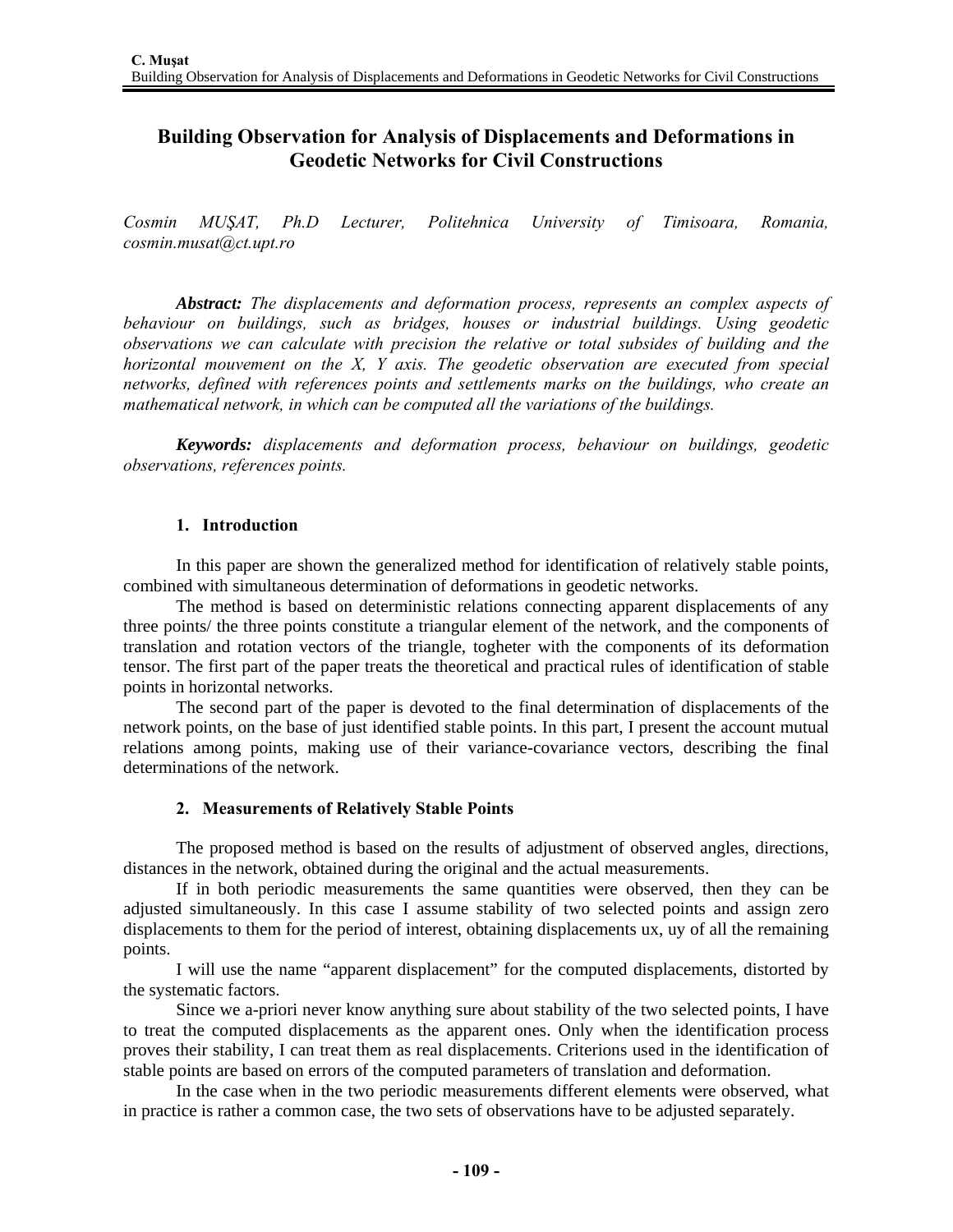But in both adjustments I use the same elements of initial information-fix the same two points, or a point and an azimuth, /minimum constraint adjustment/. As the result we obtain two sets of coordinates for points of the net under examination .

Differences of the point coordinates are the apparent displacements of points.

In both of the above mentioned cases I can identify the stable points by the generalized method of examination of deformations and local displacements in a network, defined by its points and periodically observed elements.

I take three points of the network. Their coordinates x, y and their apparent ux ,uy displacements are known. Coordinates of the points are known from the adjustment of the original survey; their apparent displacements are known from adjustment /s/ of two periodic observations, as it was described earlier.

Every such triangle will have a set of six components of apparent translation of points, which can be written as:

$$
\left[\mathbf{v}\right]^T = \left[\mathbf{v}_{xi}, \mathbf{v}_{yi}, \mathbf{v}_{xj}, \mathbf{v}_{yj}, \mathbf{v}_{xk}, \mathbf{v}_{yk}\right]
$$
\n(1)

In order to maintain continuity within the neighbouring elements, I will use a six parameter deformaton/displasement model:

$$
V_X = p_1 + p_2 x + p_3 y
$$
  
\n
$$
V_Y = p_4 + p_5 x + p_6 y
$$
\n(2,3)

or, matrix rotation:

$$
\begin{bmatrix} V_X \\ V_Y \end{bmatrix} = \begin{bmatrix} p_1 & p_2 & p_3 \\ p_4 & p_5 & p_6 \end{bmatrix} \cdot \begin{bmatrix} 1 \\ x \\ y \end{bmatrix}
$$
 (4)

The six parameters  $p_r$  can be determined solving the folowing two sets of three equations:

$$
\begin{aligned} v_{xi} &= p_1 + p_2 x_i + p_3 y_i \\ v_{xj} &= p_1 + p_2 x_j + p_3 y_j \\ v_{xk} &= p_1 + p_2 x_k + p_3 y_k \end{aligned} \tag{5}
$$

and

$$
v_{yi} = p_4 + p_5 x_i + p_6 y_i
$$
  
\n
$$
v_{yi} = p_4 + p_5 x_j + p_6 y_j
$$
  
\n
$$
v_{yk} = p_4 + p_5 x_k + p_6 y_k
$$
\n(6)

In matrix notation equations (5) and (6) are:

$$
\begin{bmatrix} v_x \end{bmatrix} = A \cdot \begin{bmatrix} p_x \end{bmatrix}
$$

$$
\begin{bmatrix} v_y \end{bmatrix} = A \cdot \begin{bmatrix} p_y \end{bmatrix}
$$

In order to solve the system of equations  $(5)$  and  $(6)$  I have to find the invers of A, which is:

$$
A^{-1} = \frac{1}{2P} \begin{bmatrix} a_i & b_i & c_i \\ a_j & b_j & c_j \\ a_k & b_k & c_k \end{bmatrix}
$$
 (7)

where: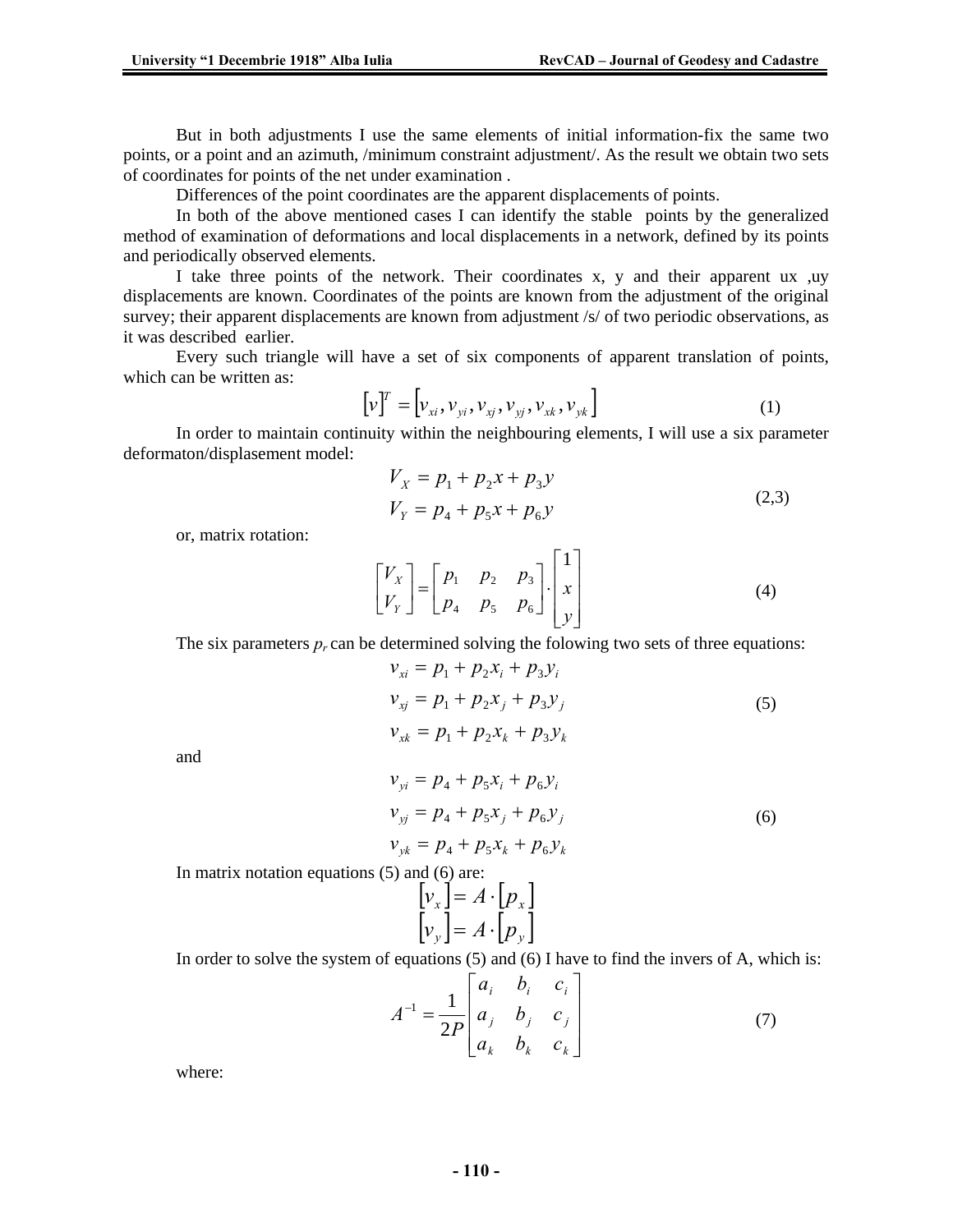$$
a_i = x_j y_k - x_k y_j
$$
  
\n
$$
b_i = y_j - y_k
$$
  
\n
$$
c_i = x_k - x_j
$$
 (8)

The remaining coefficients ae obtained by cyclic change of indices i, j, k and P is the area of the element:

$$
2P = \det A
$$
 (9)  
Substituting equation (7) into (5) and (6), results:

$$
\begin{bmatrix} p_x \end{bmatrix} = A^{-1} \begin{bmatrix} v_x \end{bmatrix}
$$

$$
\begin{bmatrix} p_y \end{bmatrix} = A^{-1} \begin{bmatrix} v_y \end{bmatrix}
$$

(10)

Now if formula (10) is substitute into (3), so the field of translations within the triangular element will be given by the formula:

$$
\begin{bmatrix} V_X \end{bmatrix} = \begin{bmatrix} A^{-1} \begin{bmatrix} v_x \\ A^{-1} \end{bmatrix}^T \\ A^{-1} \begin{bmatrix} v_y \end{bmatrix} \end{bmatrix}^T \cdot \begin{bmatrix} 1 \\ x \\ y \end{bmatrix}
$$
\n(11)

or

$$
V_x = \frac{1}{2P}(a_i + b_i x + c_i y)v_{xi} + (a_j + b_j + c_j y)v_{xj} + (a_k + b_k x + c_k y)v_{xk}
$$
  
+ 
$$
(12)
$$
  

$$
V_y = \frac{1}{2P}(a_i + b_i x + c_i y)v_{yi} + (a_j + b_j + c_j y)v_{yj} + (a_k + b_k x + c_k y)v_{yk}
$$

On the base of translations defined by formula (12) I can find, for every triangular element, six parameters uniquely defining translation and deformation of the element. The parameters are defined as:

$$
\begin{bmatrix}\n\overline{v_{yo}} \\
\overline{v_{yo}} \\
\overline{v_{yo}} \\
\overline{v_{yo}} \\
\overline{v_{xy}} \\
\overline{\epsilon}_{x} \\
\overline{\epsilon}_{y} \\
\overline{v_{xy}}\n\end{bmatrix} = \begin{bmatrix}\nV_{X} \\
V_{Y} \\
\frac{1}{2} \left( \frac{\partial V_{y}}{\partial x} - \frac{\partial V_{x}}{\partial y} \right) \\
\frac{\partial V_{x}}{\partial x} \\
\frac{\partial V_{y}}{\partial y} \\
\frac{\partial V_{y}}{\partial x} + \frac{\partial V_{x}}{\partial y}\n\end{bmatrix}
$$
\n(13)

where:

 $V_{xo}$  = components of the translation vector for the N<sup>th</sup> element;

 $\omega_{xy}$  = rotation of the N<sup>th</sup> element in xy plane;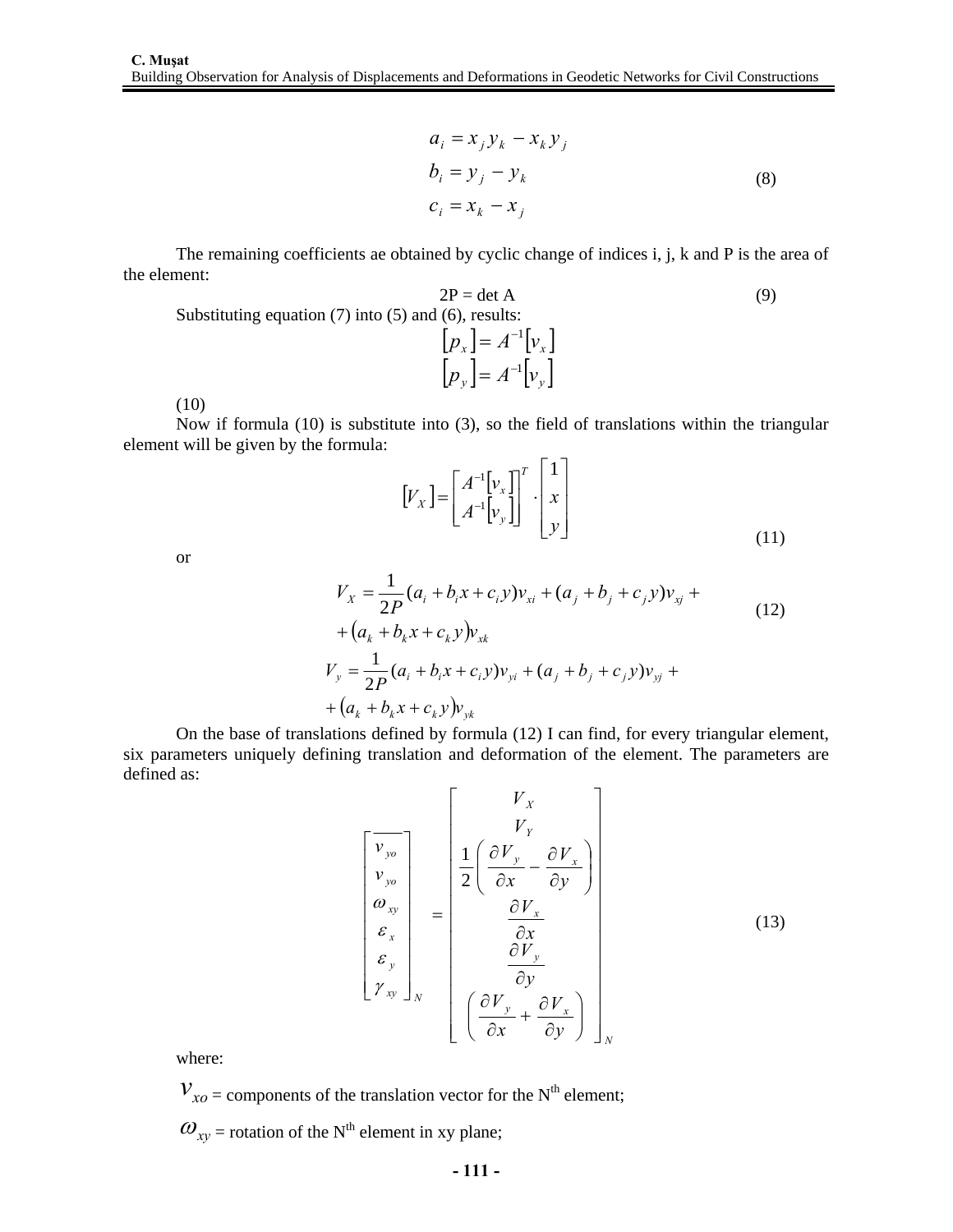$\varepsilon$ <sub>x</sub>,  $\varepsilon$ <sub>y</sub> = strains of the N<sup>th</sup> element;

 $\gamma_{xy}$  = shape deformation of the N<sup>th</sup> element in the xy plane.

Substituing (13) in (12), obtained formula (14):

$$
\begin{bmatrix}\n\overline{v}_{yo} \\
v_{yo} \\
\frac{\partial v_{yo}}{\partial x} \\
\overline{\varepsilon}_{x} \\
\overline{\varepsilon}_{y} \\
\overline{\varepsilon}_{y} \\
\overline{\varepsilon}_{x} \\
\overline{\varepsilon}_{y} \\
\overline{\varepsilon}_{y} \\
\overline{\varepsilon}_{y} \\
\overline{\varepsilon}_{b} \\
\overline{\varepsilon}_{i} \\
\overline{\varepsilon}_{j} \\
\overline{\varepsilon}_{i} \\
\overline{\varepsilon}_{j} \\
\overline{\varepsilon}_{i} \\
\overline{\varepsilon}_{j} \\
\overline{\varepsilon}_{i} \\
\overline{\varepsilon}_{j} \\
\overline{\varepsilon}_{j} \\
\overline{\varepsilon}_{j} \\
\overline{\varepsilon}_{j} \\
\overline{\varepsilon}_{j} \\
\overline{\varepsilon}_{j} \\
\overline{\varepsilon}_{j} \\
\overline{\varepsilon}_{j} \\
\overline{\varepsilon}_{j} \\
\overline{\varepsilon}_{j} \\
\overline{\varepsilon}_{j} \\
\overline{\varepsilon}_{k} \\
\overline{\varepsilon}_{k} \\
\overline{\varepsilon}_{k} \\
\overline{\varepsilon}_{k} \\
\overline{\varepsilon}_{k} \\
\overline{\varepsilon}_{k} \\
\overline{\varepsilon}_{k} \\
\overline{\varepsilon}_{k} \\
\overline{\varepsilon}_{k} \\
\overline{\varepsilon}_{k} \\
\overline{\varepsilon}_{k} \\
\overline{\varepsilon}_{k} \\
\overline{\varepsilon}_{k} \\
\overline{\varepsilon}_{k} \\
\overline{\varepsilon}_{k} \\
\overline{\varepsilon}_{k} \\
\overline{\varepsilon}_{k} \\
\overline{\varepsilon}_{k} \\
\overline{\varepsilon}_{k} \\
\overline{\varepsilon}_{k} \\
\overline{\varepsilon}_{k} \\
\overline{\varepsilon}_{k} \\
\overline{\varepsilon}_{k} \\
\overline{\varepsilon}_{k} \\
\overline{\varepsilon}_{k} \\
\overline{\varepsilon}_{k} \\
\overline{\varepsilon}_{k} \\
\overline{\varepsilon}_{k} \\
\overline{\varepsilon}_{k} \\
\overline{\varepsilon}_{k} \\
\overline{\varepsilon}_{k} \\
\overline{\varepsilon}_{k} \\
\overline{\varepsilon}_{k} \\
\overline{\varepsilon}_{k} \\
\overline{\varepsilon}_{k} \\
\overline{\varepsilon}_{k} \\
\overline{\varepsilon}_{k} \\
\overline{\varepsilon}_{k} \\
\overline{\varepsilon}_{k} \\
\overline{\varepsilon}_{k} \\
$$

Parameters defined and computed in this way are the base for identification of stable points and for analysis of geodetic networks. Of course, the method cannot be applied to triangles which have all their three vertices situated on, or close to, on straight line, becoause their parameters will be undefined, or defined with very poor accuracy. As it was stated earliere, it will treat as relatively stable such points for which:

$$
\gamma_{xy} = 0
$$
  
\n
$$
\varepsilon_x = 0
$$
  
\n
$$
\varepsilon_y = 0
$$
\n(15)

The fulfilment of the above criterion is hindered by measurment errors in the network, so for practical reasons, it will be use the criterions:

$$
\gamma_{xy} \le 2m_{\gamma_{xy}}
$$
  

$$
\varepsilon_x \le 2m_{\varepsilon_x}
$$
  

$$
\varepsilon_y \le 2m_{\varepsilon_y}
$$

(16)

In the case when the criterions (16) would be fulfilled for several triangular elements, it could be checked the stability of their relative position on the base of similarity of their translation and rotation parameters, using the criterions:

$$
\omega_{xy}^{n} = \text{const} \tan ts \pm 3m
$$
  

$$
v_{xo}^{n} = \text{const} \tan s \pm 3m_{ux}
$$
  

$$
v_{yo}^{n} = \text{const} \tan s \pm 3m_{uy}
$$
 (17)

where n is the number of the triangular element.

Assumption of stabilityof two points for the need of the initial adjustment may, in the case when it proves false, leave us with systematic scale error within the network. This systemtic influence will show up in equality of strains:

$$
\mathcal{E}_x = \mathcal{E}_y \tag{18}
$$

or rather:

$$
\left(\varepsilon_{x} - \varepsilon_{y}\right) \leq 3m\varepsilon\,,\tag{19}
$$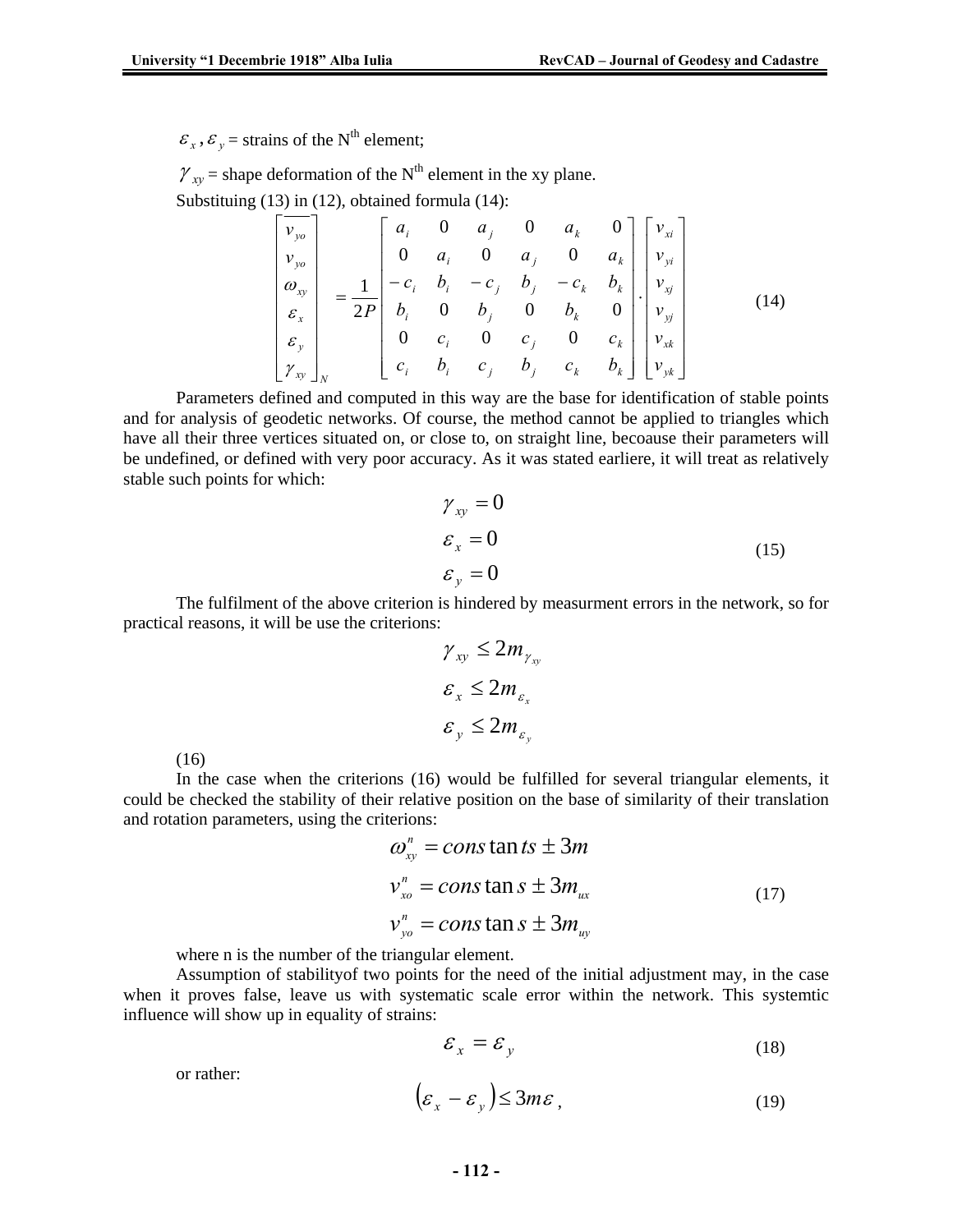though corresponding criterions in (16) will not hold. Condition of similarity of strains in several triangles can be written as:

$$
\varepsilon_y^n = \varepsilon_y^n = const \pm 3m_\varepsilon
$$

(20)

In short it can be write that the problem of finding of stable points in a network is reduced to computation, by formula (14), of the six parameters for every triangle of the network, using a simple computer program. Then it look for triangles, for which:

$$
\gamma_{xy} \le 2m\gamma_{xy} \tag{21}
$$

is fulfilled, and the remaining parameters are constant:

$$
\varepsilon_x^n = \varepsilon_y^n = \text{const} \tan s \pm 3m_\varepsilon
$$
  
\n
$$
\omega_{xy}^n = \text{const} \tan ts \pm 3m_\omega
$$
  
\n
$$
v_{xo}^n = \text{const} \tan s \pm 3m_{ux}
$$
  
\n
$$
v_{yo}^n = \text{const} \tan s \pm 3m_{uy}
$$
\n(22)

In practice, it can be assume as stable only these points, which are members of least two triangular elemets fulfilling formula (21) and (22).

#### **3. Final Vectors Computation of Point Displacemets in the Network**

Stable points, found by the method described in the previous chapter, constitute the base, the reference system, for computation of final (free from orientation errors) displacements of the network points.

The computation is done by approximation. In order to find parameters of the transformation of the point displacements, it is set up for every reference point two approximation equations like:

$$
\begin{bmatrix} \delta_{xi} \\ \delta_{yi} \end{bmatrix} = \begin{bmatrix} v_{xo} \\ v_{yo} \end{bmatrix} + \begin{bmatrix} \varepsilon & -\omega \\ \omega & \varepsilon \end{bmatrix} \cdot \begin{bmatrix} x_i \\ y_i \end{bmatrix} + \begin{bmatrix} v_{xi} \\ v_{yi} \end{bmatrix}
$$
(23)

where:

 $\delta_{x_i}, \delta_{y_i}$  = approximation corrections to components of the translation vector of *i* point;

 $\mathcal{E}, \omega$  = linear deformation and rotation of the whole network;

 $X_i$ ,  $Y_i$  = coordinates of the *i* reference point;

 $v_{xo}$ ,  $v_{vo}$  = components of translation vector of the whole network.

The equation system has four unknows, and can be written as follows:

$$
[\delta] = [\alpha] \cdot [\varepsilon] + [\nu] \tag{24}
$$

Knowing the transformation parameters we can compute the final displacements of unstable points, using formula (24) in a modified form:

$$
\left[\frac{\overline{v}_{xj}}{v_{yj}}\right] = \left[\begin{matrix} v_{xj} \\ v_{yj} \end{matrix}\right] - \left[\begin{matrix} \varepsilon & -\omega \\ \omega & \varepsilon \end{matrix}\right] \cdot \left[\begin{matrix} x_j \\ y_j \end{matrix}\right] - \left[\begin{matrix} v_{xo} \\ v_{yo} \end{matrix}\right]
$$
(25)

where: